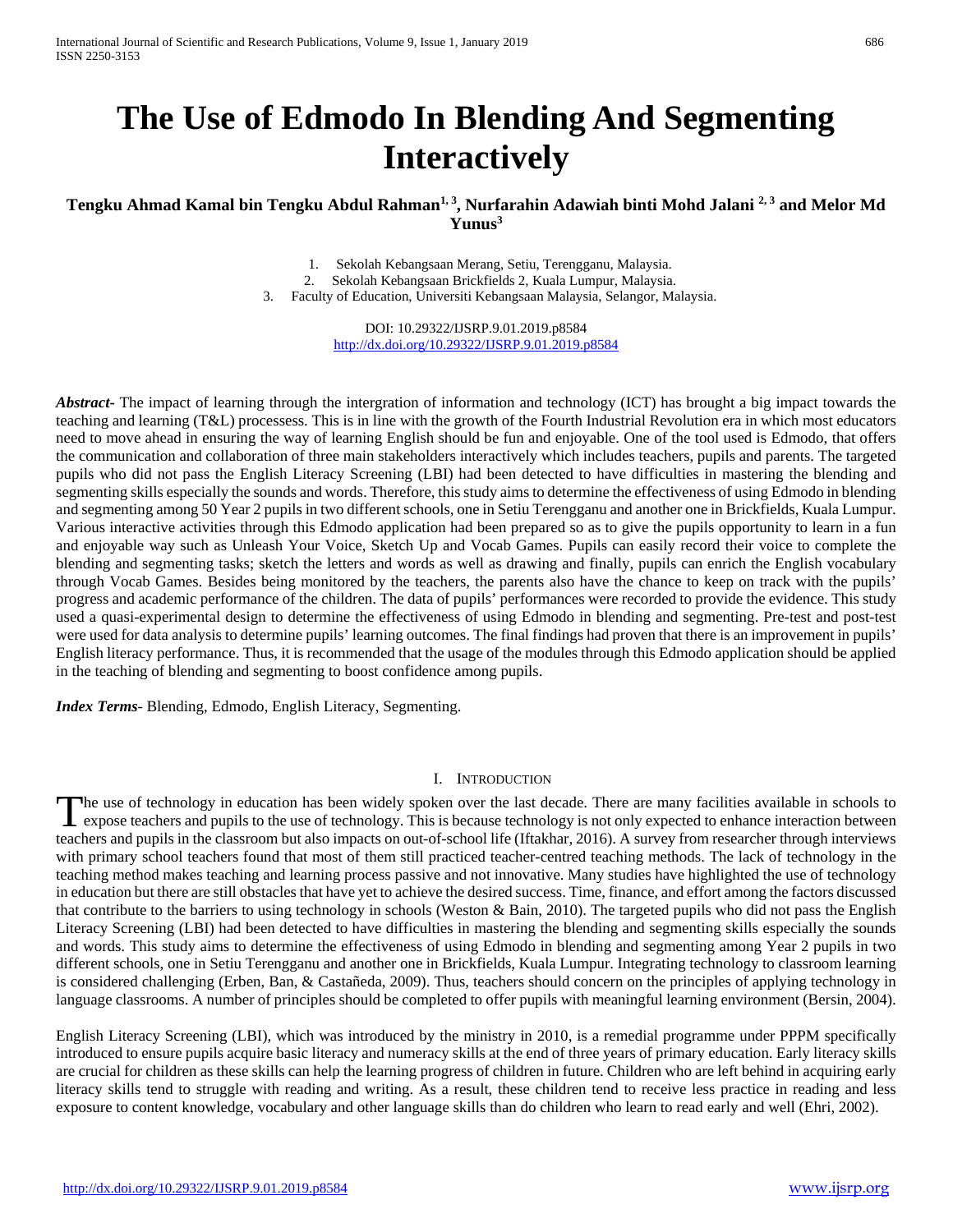In Malaysia, the mastery of early literacy skills has been a focus since the early years of the Malaysian education system and this issue was especially critical in the 1960s (Sani & Idris, 2013). Many programs have been implemented yet illiteracy among youngsters is still a real problem. In 2011, the Defence Minister of Malaysia, Abdul Latiff Ahmad, revealed that nearly 1,000 out of the 11,000 youths chosen for national service training (PLKN) were illiterate (Special Module for National Service Trainees: Malaysia, 2011). Besides, it was reported in The Star newspaper that three students were barred from taking their Primary School Assessment Test (UPSR), due to their weak academic performance (The Star, 2014). All these issues have led to the conclusion that a better program needs to be executed so that all the children in Malaysia have a stable foundation in early literacy skills. Hence, the Ministry of Education (MOE) has introduced the Literacy and Numeracy Screening 2.0 (LINUS 2.0) program. According to this program, pupils should master the basic skills after three years of their primary education (Sani & Idris, 2013)

Teaching in a primary school, you get to witness a variety of literacy skills from pupils ranging in ages from 6 years old, as preschoolers, right up to pupils who are 12 year olds, the Year 6s. Those pupils who have learning problems or disabilities need to have intervention as soon as possible. Latest reading study provides convincing evidence that pupils who start poorly in reading typically remain poor readers throughout their schooling and beyond (Pullen, Lane, Lloyd, Nowak and Ryals, 2005). There is a research to support the idea of clear and systemic teaching of phonemic awareness, blending and segmenting increase the pupils' ability to improve their understandings. This will improve pupils' word attack strategies and knowledge, which in turn increase their capability to read words in separation and within a prose (Peterson, 2002, Pullen et al, 2005, Qi et al, 2000, Smith, 2003).

Study supports the explicit teaching of segmenting words into their individual sounds and blending individual sounds into words (Smith, 2003). Why these two skills? Evidence supports that phonemic segmentation (e.g.,  $HAT = H-A-T$  and blending (e.g.,  $H-A-T = HAT$ ) are the most vital skills which can be taught to pupils to help increase their literacy levels (Qi and O Connor, 2000). Pupils must combine individual sounds to form a word to blend sounds (Vukelich, Christie, & Enz, 2012). Segmenting words is where pupils break up words into individual sounds (McGee, 2007). Phonological awareness is an expansive term, which refers to the consciousness of the sound structure of speech (Vukelich, Christie, & Enz, 2012). One way to help struggling pupils is to offer clear, systematic instruction in phonological awareness and word decoding (Torgesen, 2000). Pupils can then be taught letter-sound correspondences and know that spoken words represented by written words (de Graaff, Bosman, Haselman, & Verhoeven, 2009).

One of the social networking sites for learning purposes that teachers can permit pupils to freely operate in is Edmodo. It is considered Facebook for education because the developers of Edmodo designed the Edmodo interface similar to Facebook. Therefore, it can be consider that pupils who are already Facebook users can use Edmodo without problems. Edmodo is a free online learning management system that allows pupils and teachers to share and discuss texts, images, audio files, and videos safely (Hordequin, 2014). It can be accessed via a web browser or smartphone application. By using Edmodo in teaching and learning, it can provides some pedagogical benefits. It is a tool for enhancing learning because it permits pupils to post comments as well as send notes, links, files, alerts, assignments, events, and direct messages to the teacher. Introvert pupils can use Edmodo to interact with the teacher by asking questions personally and teacher can explain their doubts in the subjects learnt (Looi and Yusop, 2011). This helps to lessen the discomfort of having to ask in front of other pupils. Moreover, Edmodo can motivate learning environment by allowing teachers to reward pupils with badges. Besides, parents are able to check pupils' progress by using Edmodo for Parents.

Most of the pupils who did not pass The English Literacy Screening (LBI), having difficulties in mastering the blending and segmenting skills. The innovative modules used through Edmodo can improve Year 2 pupils' ability to blend the sounds and segment the words interactively. Through Unleash Your Voice activity, pupils can record their voice doing the blending and segmenting tasks. This activity gives a voice to shy or anxious pupils who would go unheard in traditional classrooms. Edmodo breaks down barriers by giving pupils the confidence to communicate, all in a safe, private space. Pupils are instantly familiar with Edmodo's interface and can communicate more easily with each other and with the teachers.

Then, pupils are asked to sketch the letters, words as well as their drawing through Sketch Up! activity. By using their smartphones with Edmodo application, pupils can use sketch features to sketch. This feature can encourage pupils to use their creative side come up artistic result. Vocab Games activity through quiz features enabled pupils to learn and enrich their English vocabulary. Quiz features include the ability for teachers to create quizzes, edit and load previously created quizzes, provide a quiz description, set the time limit for a quiz, and preview a quiz before sending it to their pupils. Edmodo supports five question types: multiple choice, true/false, fill-inthe-blank, matching, and short answer. When the pupils submits the quiz, the teacher is notified. Once the questions are automatically scored, the grades are populated into the teacher's Edmodo grade book.

# II. METHODOLOGY

The study has been carried out on 50 pupils from Year 2 in two different schools, one in Setiu, Terengganu and one in Brickfields, Kuala Lumpur. They were then separated into controlled and experimental group. This study used a quasi-experimental design to determine the effectiveness of using Edmodo in blending and segmenting. Pre-test and post-test were used for data analysis to determine pupils' learning outcomes. The experimental class and controlled class were taught differently. In the experimental class, the pupils were taught blending and segmenting using Edmodo. However, in the controlled class, the pupils were taught blending and segmenting without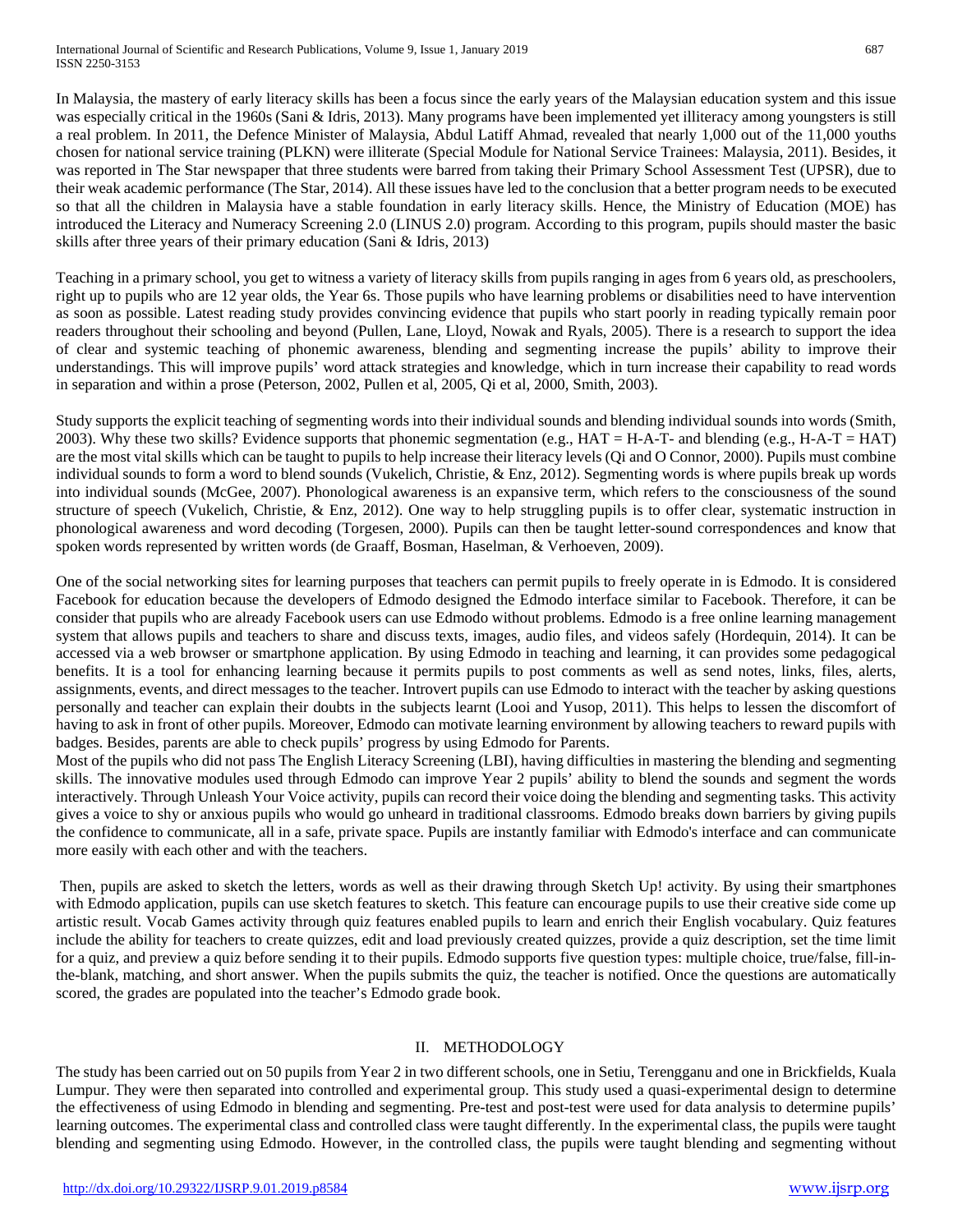Edmodo. In order to see the differences in pupils' learning by using and without Edmodo, the data were collected from the results of the pre-test and post-test that were conducted in the beginning and at the end of the research.

The experimental class in the research was pupils of class A and there are 25 pupils in this class. In the pre-test, the pupils were asked to answer blending and segmenting questions. The pre-test was done in order to see the pupils' score before they were taught by using Edmodo. Based on the result of the pre-test, the mean score was 58.08 with the lowest score was 40 and the highest was 80. After the data were obtained from pre-test, the treatments for the experimental class were conducted by using Edmodo. After the treatment was done, the post-test was conducted.

From the post-test that was done, the result of the post-test showed that there was a difference compared to the result of the pre-test. The mean score of the pupils increased to be 72.64 with the lowest score was 52, while the highest score was 92. After the data were obtained from the pre-test and post-test, it was found that the range of the mean score from the pre-test to post-test was 14.56. The summary result could be seen as follows:

| <b>Table 1</b> Pre-test and post-test mean score for class A |       |  |  |  |
|--------------------------------------------------------------|-------|--|--|--|
| Score                                                        | Mean  |  |  |  |
| <b>Pre-test</b>                                              | 58.08 |  |  |  |
| <b>Post-test</b>                                             | 72.64 |  |  |  |

In this research, the controlled class was class B. This class consisted of 25 pupils. The pre-test was done in order to see the pupils' initial score. After the students were given normal lessons, they are asked to answer the post-test questions. The mean score of pre-test was 55.02 and post-test was 61.44. Median of the data was the value that separated between the highest and the lowest data. In this pretest, the median of pre-test was 56, and post-test was 60. Modus was the scores that were frequently appeared which were 52 for pretest and 64 for post-test. For the minimum score from the pre-test was 40 and post-test was 52. Meanwhile, the maximum score of both pre-test and post-test was 80. The summary result could be seen as follows:

| <b>Table 2</b> Pre-test and post-test mean score for class B |       |  |  |  |
|--------------------------------------------------------------|-------|--|--|--|
| Score                                                        | Mean  |  |  |  |
| <b>Pre-test</b>                                              | 55.02 |  |  |  |
| <b>Post-test</b>                                             | 61.44 |  |  |  |
|                                                              |       |  |  |  |

In order to provide more detailed data of result in this study, the summary bar chart below contained pupils' pre-test and post-test mean score in both classes.



**Figure 1** Pre-test and post-test mean score in both classes

The above bar chart showed that both classes increased their score in post-test. However, the score in the experimental class increased significantly compared to the score in the controlled class.

#### III. FINDINGS

In the description of the data which was taken from 25 pupils of experimental class, Table 1 showed the description of the experimental class score. The mean score of pre-test was 58.08 before the Edmodo application was applied in the classroom. Moreover, the pupils' lowest score achieved was 40 and the highest score was 80. After the Edmodo application was applied, the mean score of post-test was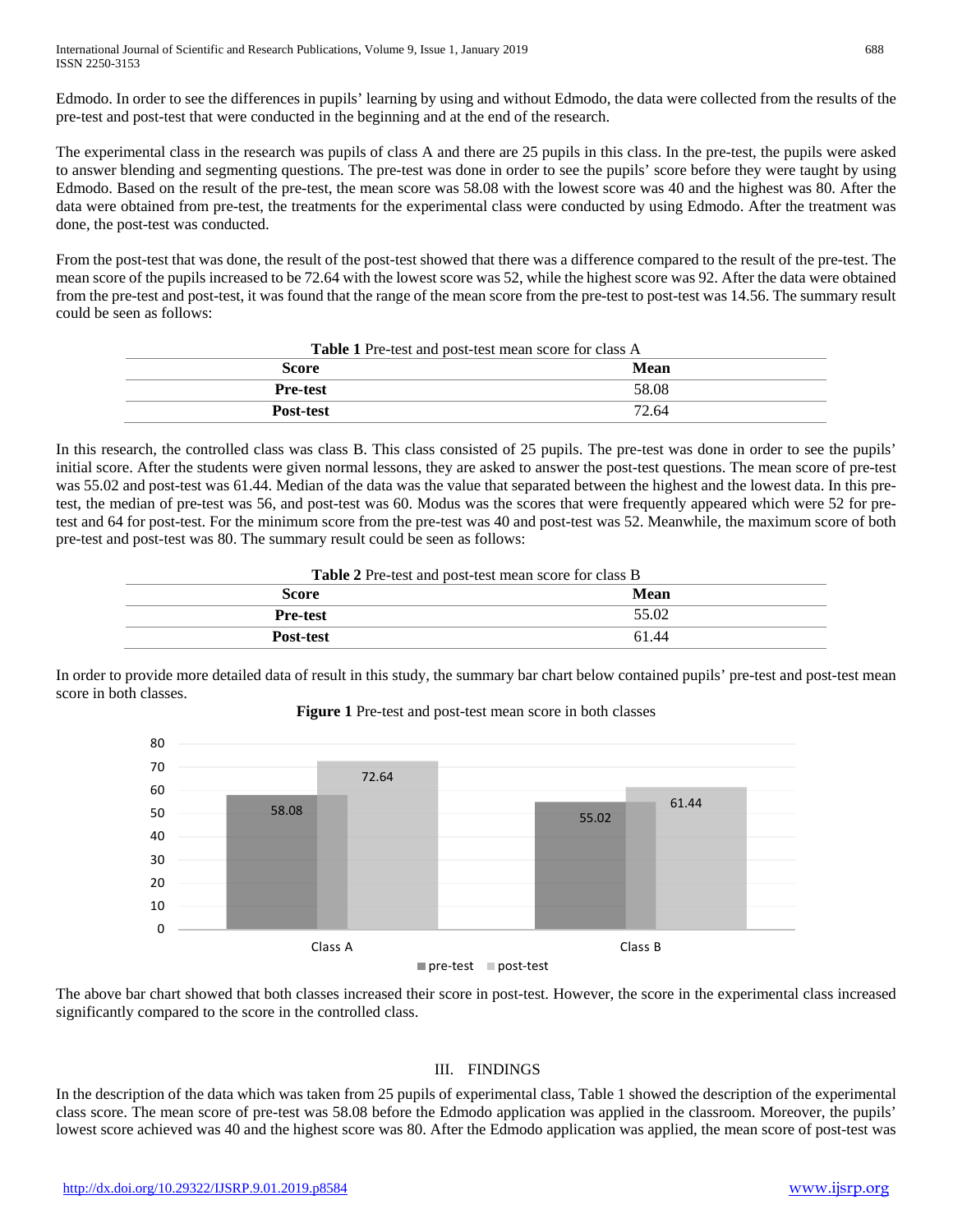72.64 with the minimum score was 52 and the maximum was 92. Table 2 showed the description of the control class score that has the mean score of pre-test 55.02 with the highest score was 80 and the lowest was 40. In addition, the mean score of post-test was 61.44 with the maximum score was 80 and the minimum was 52. Based on the mean scores in experimental class and controlled class, it can be seen that both of classes has a little gap. During the treatments, the pupils in the experimental class blend and segment words through Edmodo to foster their skill. In addition, the researcher gave treatments to the pupils in the experimental class for about four weeks. Before that, the researcher introduced and gave the explanation about the use of Edmodo in the classroom in the first meeting. Also, the researcher gave a tutorial about how to register, join the group, download material, submit task, etc.

In data analysis, the collected scores of both pre-test and post-test from experimental and controlled class are analysed by using t-test. However, there are two things that needed to analyse before calculating the statistical hypothesis. The test of normality and test of homogeneity. Kolmogorov-Smirnov and Shapiro-Wilk table was used for the normality test. Levene Statistic test was used to calculate the homogeneity test.

After the normality and homogeneity test have been done, the collected data can be analysed to examine the hypothesis by using t-test. A hypothesis test was done to see whether or not there was a significant difference in the result of post-test after the treatment was conducted. The result will indicate the effectiveness of Edmodo on pupils' blending and segmenting skills. The results are shown in the following tables:

| <b>Table 3</b> T-test analysis of pre-test score in experimental class and control class |       |       |       |    |                      |                        |                       |          |  |  |
|------------------------------------------------------------------------------------------|-------|-------|-------|----|----------------------|------------------------|-----------------------|----------|--|--|
| <b>Score</b>                                                                             | F     | Sig.  |       | df | Sig.<br>$(2-tailed)$ | <b>Mean Difference</b> | <b>Standard Error</b> | 95% CI   |  |  |
| Pre                                                                                      | 1.779 | 0.189 | 1.018 | 48 | 0.314                | 2.880                  | 2.830                 | $-2.809$ |  |  |
| <b>Test</b>                                                                              |       |       |       |    |                      |                        |                       | 8.569    |  |  |

From Table 3, it indicated the result of t-test analysis of pre-test score in experimental class and control class. In analysing this data, the equal variances assumed is used to read the result because the data is homogeneous as previously recognized. From the table, the independent sample test shows a result of p-value or sig (2-tailed) = 0.314. As this research refers to a significance value of sig  $\alpha$  = 0.05 (5%), therefore, the p-value is higher than the significance value. In other words, when p-value =  $0.314 > sig \alpha = 0.05$ , so the null hypothesis is accepted while the alternative hypothesis is rejected. This indicated that there was no statistically significant difference of the pre-test result between the two classes.

| Table 4 T-test analysis of post-test score in experimental class and control class |       |       |       |    |              |                        |                       |        |
|------------------------------------------------------------------------------------|-------|-------|-------|----|--------------|------------------------|-----------------------|--------|
| <b>Score</b>                                                                       | F     | Sig.  |       | df | Sig.         | <b>Mean Difference</b> | <b>Standard Error</b> | 95% CI |
|                                                                                    |       |       |       |    | $(2-tailed)$ |                        |                       |        |
| Post                                                                               | 0.463 | 0.500 | 4.277 | 48 | 0.000        | 11.200                 | 2.618                 | 5.935  |
| <b>Test</b>                                                                        |       |       |       |    |              |                        | 16.465                |        |

From Table 4, it indicated the result of t-test analysis of post-test score in both experimental and controlled class. The equal variances assumed is also used to read the result and refers to a significance value of sig  $\alpha$  = 0.05 (5%). The independent sample test resulted in pvalue or sig  $(2-tailed) = 0.000$ . From the result, it can be concluded that the null hypothesis was rejected and the alternative hypothesis was accepted because the p-value (0.000) was lower than sig  $\alpha = 0.05$  (5 %). It also meant that there was a significant difference statistically between the experimental and control class in the results of post-test.

In addition to t-test analysis of pre-test and post-test scores, the gained scores of the pre-test and the post-test result are also analysed. Based on the gained scores, the independent sample test resulted in p-value or sig  $(2$ -tailed) = 0.000. From the result, it can be concluded that the null hypothesis is rejected and the alternative hypothesis is accepted because the p-value (0.000) is lower than sig  $\alpha = 0.05$  (5) %). It also means that there is a significant difference between the gained score in experimental class and control class from their pretest to post-test results.

From the data analysis, it showed that Edmodo give significant effect of pupils' blending and segmenting skills because the pupils' score after being taught by applying Edmodo is higher than before the treatment. Therefore, the use of Edmodo can be an effective tool in learning blending and segmenting.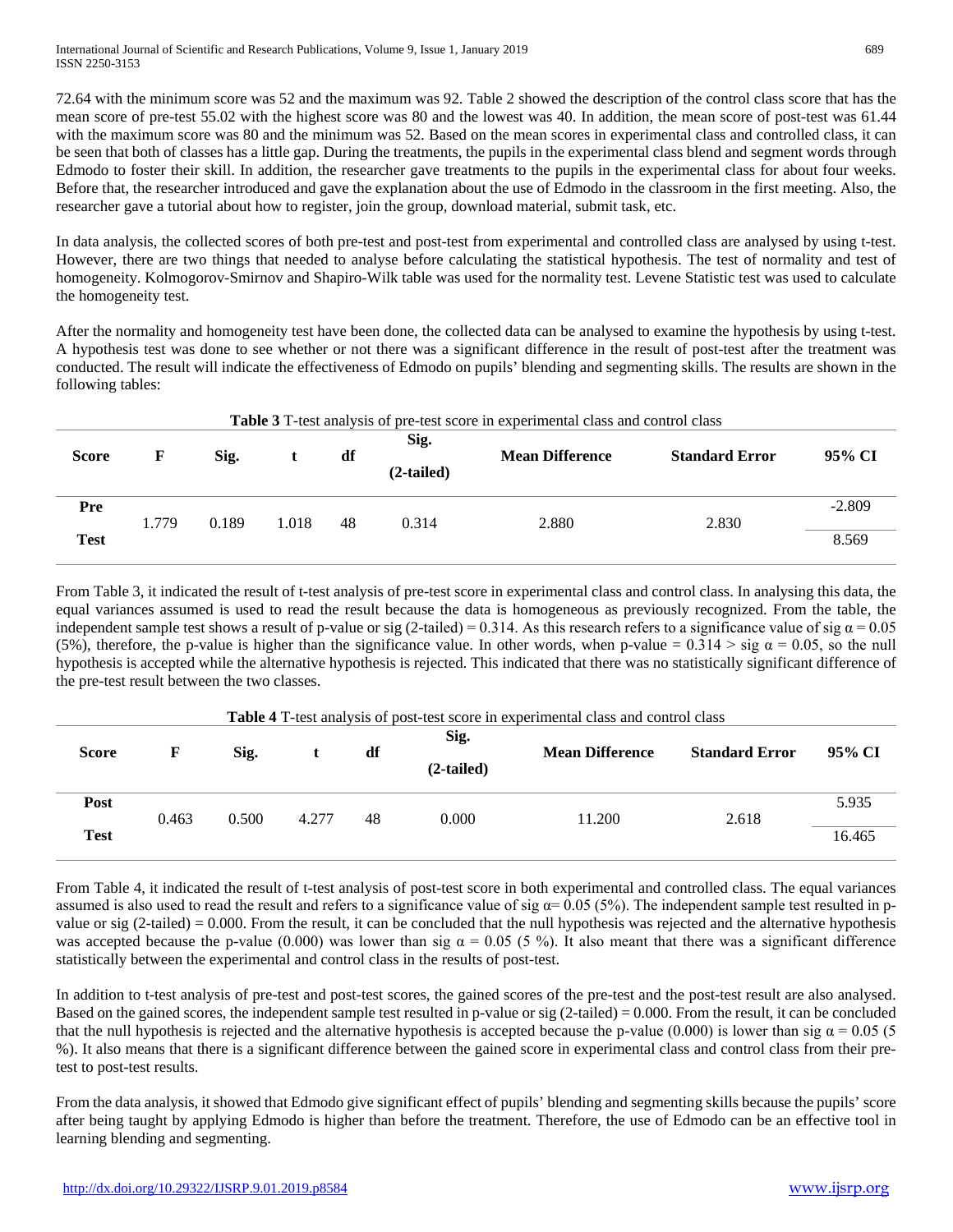### IV. CONCLUSION

Based on the results, the positive achievement of the pupils proved that Edmodo can be used as an effective supplementary tool in the classroom because of its features and benefits. Edmodo allows teachers and students to stay connected without difficulty and many Edmodo features allow students to participate and get actively engaged. It can be said that Edmodo makes learning convenient and accessible for all. With Edmodo, a teacher can create and share multimedia resources to support students' learning and provide learning tasks to scaffold students' learning (Wallace, 2014). Students can access to all their online classes in one platform, and this helps to promote learning in any location and at any time via computer, tablets, or smartphones (Hammonds et al., 2013). It is clearly seen that Edmodo can encourage active participation in online class activities and students can access the site to use reference materials easily and conveniently.

However, it appears that using Edmodo could be time-consuming for some students who are not good at using technology. Another drawback of using Edmodo is that it is difficult to follow the procedures. From the study, some pupils suggested more training and detailed instructions from the teacher. This is similar to research conducted by Kongchan (2012) discussing that the teacher tended to overestimate pupils' digital skills, but in fact some pupils did not possess this ICT skill and so they found using technological tools like Edmodo procedure difficult to follow and that might discourage them to be involved. The research, therefore, suggested the need of Edmodo training for pupils. Similarly, the study of Thongmak (2013) shows that in order to successfully incorporate Edmodo into class, a teacher should train pupils who are not familiar with Edmodo. In addition, Lin and Fang (2010) found that some pupils might feel comfortable about learning that is mediated by computers; on the other hand, some may find it difficult to collaborate, interact or communicate with their peers in an environment that is unfamiliar to them. It indicates that there seems to be a link between pupils' learning styles and participation in a web-based learning environment and thus it is one of important points teachers should take into consideration when implementing technology into classrooms.

As a conclusion, Edmodo is an innovative tool that offers many educational benefits. Many useful features offered on the Edmodo platform can be used to encourage online learning environments and enhance classroom experiences. Pupils can access their lesson in any location at any time using smartphones or computer. This can encourage pupils to keep learning inside and outside the classroom.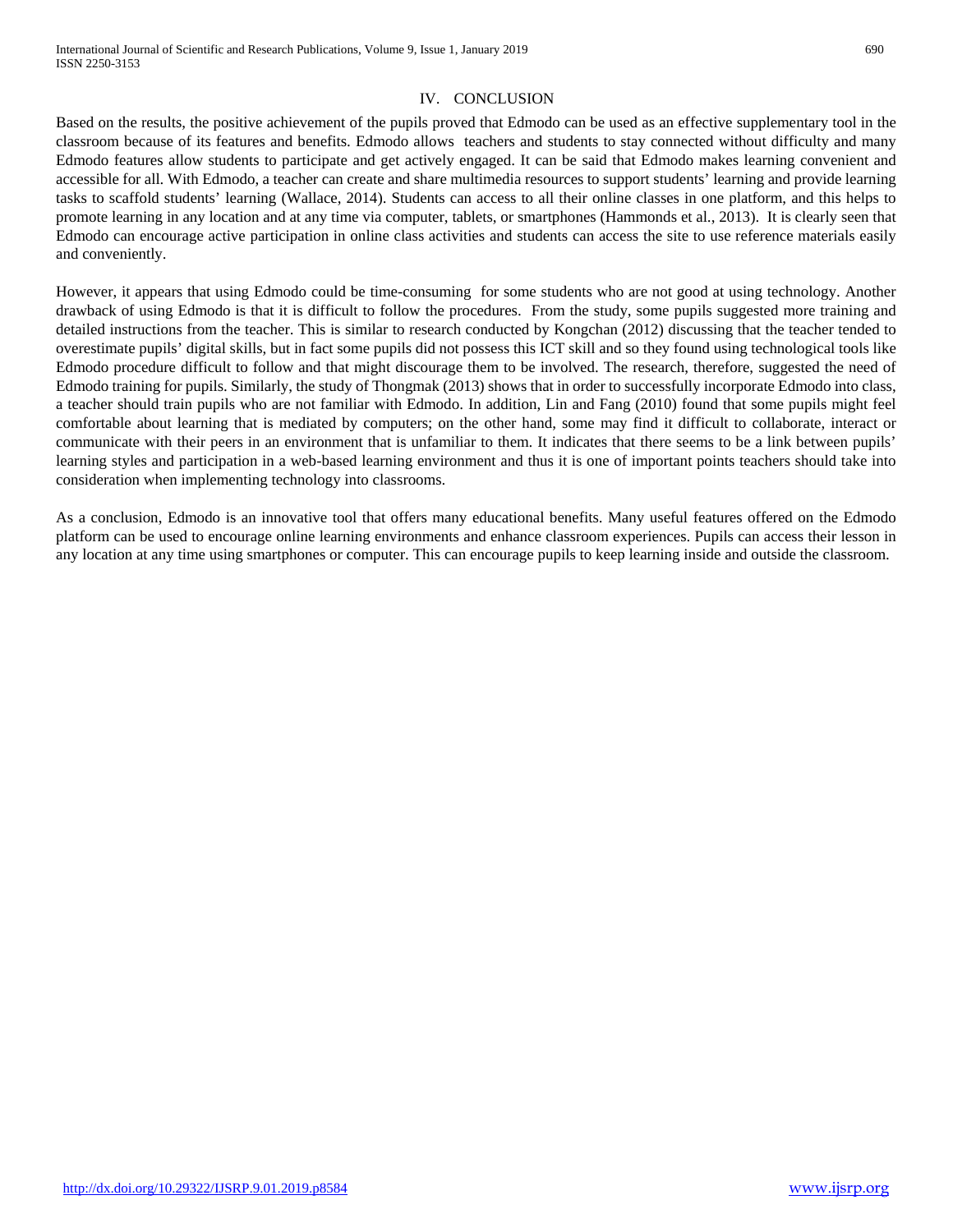#### **REFERENCES**

- [1] Allor, J.H., & McCathren, R.B. (2004). The efficacy of an early literacy tutoring program implemented by college students. Learning Disabilities Research and Practice, 19(2), 116-129.
- [2] Ayala, S.M, & O'Connor, R. (2013). The effects of video self-modeling on the decoding skills of children at risk for reading disabilities. Learning Disabilities Research & Practice, 28(3), 142-154.
- [3] Bersin, J. (2004). The blended learning book. San Fransisco: Pleiffer
- [4] Cummings, K., Dewey, E., Latimer, R., & Good III, R. (2011). Pathways to word reading and decoding: The roles of automaticity and accuracy. School Psychology Review, 40(2), 284 - 295.
- [5] Daly III, E.J., Chafouleas, S.M., Persampieri, M., Bonfiglio, C., & LaFleur, K. (2004). Teaching phoneme segmenting and blending as critical early literacy skills: An experimental analysis of minimal textual repertoires. Journal of Behavioral Education, 13(3), 165-178.
- [6] Delacruz, S. (2013).Online reading response using Edmodo. The Florida Reading Journal, 49 (2), pp. 9-12.
- [7] de Graaff, S., Bosman, A.M.T., Haselman, F., & Verhoeven, L. (2009). Benefits of systematic phonics instruction. Scientific Studies of Reading 13(4), 318-333.
- [8] Edmodo.com. (2015). Connect with Students and Parents in Your Paperless Classroom. Edmodo. Retrieved March 20, 2015 from http://www.edmodo.com.
- [9] Erben, T., Ban, R., &Castañeda, M. (2009). Teaching English language learners through technology. Oxon: Routledge.
- [10] Ehri, L.C. (2002). Phases of reading acquisition in learning to read words and implications for teaching. In R. Stainthorp & P. Tomlinson (Eds.), Learning and teaching reading. London: British Journal of Educational Psychology Monograph Series II.
- [11] Giess, S.A., Rivers, K.O., Kennedy, K., & Lombardino, L.J. (2012). Effects of multisensory phonics-based training on the word recognition and spelling skills of adolescents with reading disabilities. International Journal of Special Education, 27(1), 60-73
- [12] Hourdequin, P. (2014) Edmodo: A Simple Tool for Blended Learning. The Language Teacher 38(1): 34-35.
- [13] Iftakhar, S. (2016, February). Google classroom: What works and how? Journal of Education and Social Sciences, 3, pp. 12-18.
- [14] Kongchan, C. (2013). How Edmodo and google docs can change traditional classrooms. Paper presented at The European Conference on Language Learning 2013 Official Conference Proceedings. Retrieved from www.iafor.org
- [15] Kongchan, C. (2012). How a non-digital-native teacher makes use of Edmodo. Retrieved from www.conference.pixel-online.netf
- [16] Lane, K., Fletcher, T., Carter, E., Dejud, C., & DeLorenzo, J. (2007) Paraprofessional-led phonological awareness training with youngsters at risk for reading and behavioral concerns. Remedial and Special Education, 28(5), 266-276.
- [17] Looi, C. Y. and Yusop, F. D. (2011) Potential Use of Social Networking Tool to Assist Reading Comprehension: Implications for Practice and Future Research. Jurnal Pendidikan 31(1): 189-201
- [18] Pullen, P.C., Lane, H.B., Lloyd, J.W., Nowak, R., & Ryals, J. (2005). Effects of explicit instruction on decoding of struggling first grade students: A data-based case study. Education & Treatment of Children, 28(1), 63-76.
- [19] Peterson, Shelly. (2002) Phonemic Awareness: One Piece of the Learning-To-Read Puzzle. Orbit. Volume 33, Issue 1.
- [20] Pullen, PC., Lane, HB., Lloyd, JW., Nowak, R. and Ryals, J. (2005). Effects of Explicit on Decoding of Struggling First Grade Students: A Data-Based Case Study. Education & Treatment of Children. February, Volume 28, Issue 1. p. 63 - 76.
- [21] Qi, Sharon and O Connor, Rollanda. (2000) Comparison of Phonological Training Procedures in Kindergarten Classrooms. The Journal of Educational Research. March/April. Volume 93, Issue 4. P.226 233
- [22] Ryder, J., Tunmer, W., & Greaney, K. (2007). Explicit instruction in phonemic awareness and phonemically based decoding skills as an intervention strategy for struggling readers in whole language classrooms. Read Write, 21(4), 349-369.
- [23] Smith, Carl B. (2003) The Teaching of Phonics. Reading, Education and Communication. P.3 6
- [24] Thongmak, M. (2013). Social network system in classroom: antecedents of Edmodo © adoption. IBIMA Publishing Journal of E-learning and Higher Education, 2013 (article ID 657749).
- [25] Torgesen, J.K. (2000). Individual differences in response to early interventions in reading: The lingering problem of treatment resisters. Learning Disabilities Research and Practice, 15(1), 55-64. McGee, L. (2007). Transforming literacy practices in preschool. New York, NY: Scholastic
- [26] Vukelich, C., Christie, J., & Enz, B. (2012). Helping young children learn language and literacy: Birth through kindergarten (3rd ed.). Boston, MA: Pearson Education, Inc.
- [27] Yeh, S., & Connell, D. (2008). Effects of rhyming, vocabulary and phonemic awareness instruction on phoneme awareness. Journal of Research in Reading, 31(2), 243-25W.-K. Chen, *Linear Networks and Systems* (Book style)*.* Belmont, CA: Wadsworth, 1993, pp. 123–135.
- [28] Yunus, M.M, N. N. (2013). The Use of Information and Communication Technology (ICT) in Teaching ESL Writing Skills . English Language Teaching; Vol. 6, No. 7; 2013 ISSN 1916-4742 E-ISSN 1916-4750, 8.
- [29] Yunus, M.M, H. S. (2012). The Effectiveness of Facebook Groups on Teaching and Improving Writing: Students' Perceptions . INTERNATIONAL JOURNAL OF EDUCATION AND INFORMATION TECHNOLOGIES Issue 1, Volume 6, 2012, 10.
- [30] Yunus, M. E. (2010). Mobile Learning Framework for Lifelong Learning . International Conference on Learner Diversity 2010 , 9.